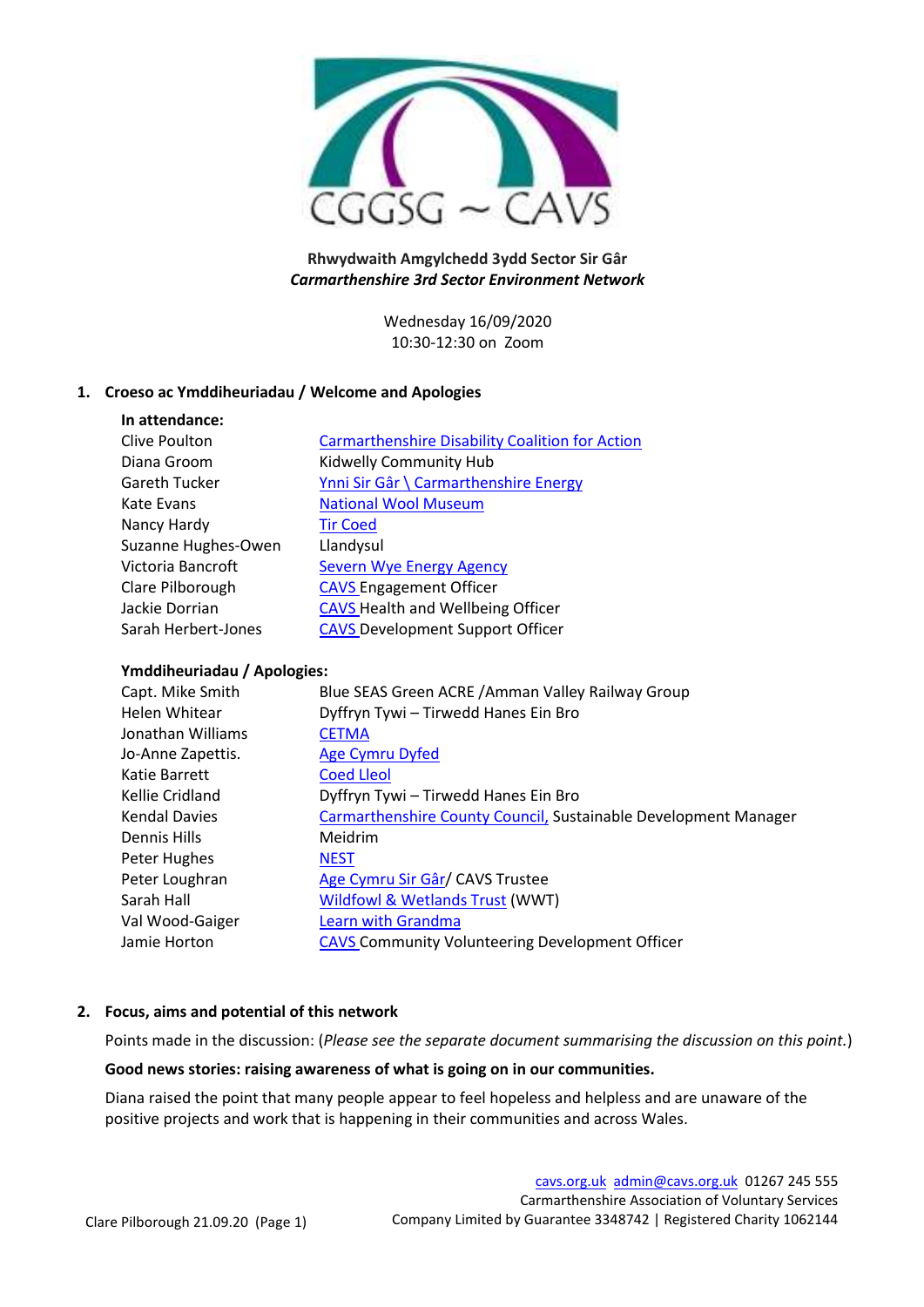As a group we should aim to spread the word about the good things that are being done and achievements need to be shared. This can give people hope and inspire them to feel that progress can be made and they will want to participate rather blank out the problem to protect themselves. (Diana shared a book calle[d The](https://globaloptimism.com/the-future-we-choose-book/)  [Future We Choose](https://globaloptimism.com/the-future-we-choose-book/) which suggests to people that the choices they make can make a difference.)

We should find a way to share information with mainstream and popular media e.g. BBC Wales, Wales online, Radio Carmarthenshire etc. to reach more people to make them aware and get them involved.

We are not a lobby group but it would be useful to get regular updates from the Council on how their work is going on the Climate Emergency declaration and Net Zero carbon plan. We can then share this information with the wider 3<sup>rd</sup> sector.

#### **Raising Awareness of Climate Change/Global Warming effects and need to prepare**

Clive raised the point that many people seem to be complacent or in denial about global warming and its effects. They won't understand until there is major crop failure or rationing in place. Preparation needs to made e.g. land needs to be set aside for people to grow food locally and we need to start new ways of working.

Diana and Susanna added that there are already many people and groups growing food and sharing locally e.g. [Incredible edible](https://www.facebook.com/groups/224874001178723) – this information should be widely promoted.

### **Raise Awareness of Environmental issues with wider 3rd Sector.**

Gareth suggested that we should be promoting environmental issues and raising awareness to  $3<sup>rd</sup>$  sector in general rather than just discussing issues within this group. Some Community groups may not be environmentally aware.

### **Offering guidance /expertise on different aspects of Sustainability**

Once organisations decide they want to make changes we should be able to support them to learn how to reduce their carbon footprint, reuse and recycle, grow their own produce etc. as organisations and also how to make lifestyle changes as individuals.

#### **Involving Children in Environmental projects**

Education of children on these issues is very important.

# **3. Argyfwng Hinsawdd / Climate Emergency**

- **Lessons learnt from community action on the environment** [Report](https://www.tnlcommunityfund.org.uk/insights/community-action-for-the-environment) from *The National Lottery Community Fund* – "How our grantholders are finding solutions to the climate emergency at grassroots level and how we can continue to engage and mobilise our whole community."
- **Climate Action for Churches** [Tuesday, 29 September, 2020 | 09:30 -](https://tocyn.cymru/en/event/a9389d5c-f835-4c70-af00-e216837ccea4) 11:30
- The PSB Healthy Environment Delivery Group\* has met twice since March. Three points to share from their current work are:
	- o **Tree planting** -the group is looking at developing a scheme in Carmarthenshire and would want to involve 3<sup>rd</sup> sector organisations and community groups. Clare is in contact with Ioan Williams from NRW and will update the group when more information is available.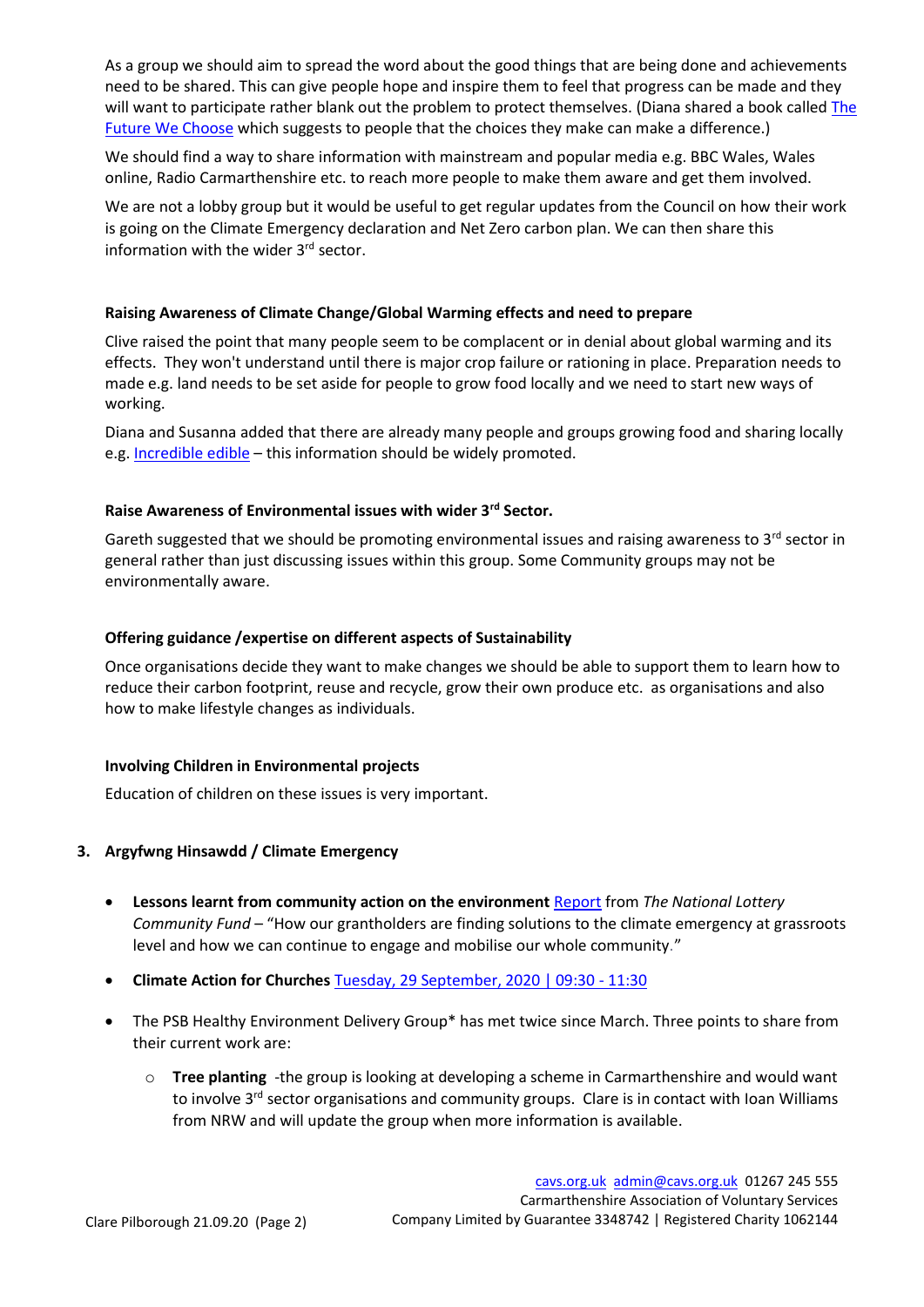### o **Climate resilience pilot research** [project in Newcastle Emlyn](http://www.cavs.org.uk/newcastle-emlyn-climate-resilience-pilot/) exploring

- potential risks to the community from climate change impacts;
- what needs to be done so that the town can cope in the future; and
- how resident, groups and local businesses can work with the public sector and others to make the town resilient to future change.

## o **New ULEV** (Ultra Low Emission Vehicles) **Task Group**

Gareth Tucker from Carmarthenshire Energy was involved with setting up this new group and is also a member of Low Carbon Swansea Bay. The group had a positive meeting to look at EV fleets and charging points in the PSB and to explore potential for a south west regional (NPT, Swansea, Carmarthenshire, Pembrokeshire) EV charging network for public sector organisations.

\*Under the Well-being and Future Generations Act, Carmarthenshire PSB was charged with creating a Well-being Plan for Carmarthenshire.

One of the objectives of the plan is "Healthy Habits ‐ People have a good quality of life and make healthy choices about their lives and environment." This goal is being taken forward by the Healthy Environment PSB Delivery Group which has been working on an Environmental and Climate Change Risk Assessment.

This meeting will be informed of the work taking place in Healthy Environment Delivery Group and will be able to feed back to it.

[Healthy Environment Page](http://www.cavs.org.uk/wp-content/uploads/2019/12/well-being-plan-environment-page.pdf) from [Carmarthenshire Well-being Plan](http://www.thecarmarthenshirewewant.wales/media/8331/carmarthenshire-well-being-plan-final-may-2018.pdf)

Excerpt on the Healthy Environment Delivery Group from the [Carmarthenshire Public Services Board](http://www.thecarmarthenshirewewant.wales/media/8487/annual-report-2019-20.pdf)  [\(PSB\) Well-being Plan 2018-2023 Annual Report 2019-20](http://www.thecarmarthenshirewewant.wales/media/8487/annual-report-2019-20.pdf) :

A priority for the Healthy Environment Delivery Group is to tackle climate change and some regional work on severe weather events was commissioned by NRW, working closely with the PSBs in Carmarthenshire, Ceredigion and Pembrokeshire. In February 2019, the work began gathering data and a trial public engagement event has been held to capture the public's perception of climate change risks and potential adaptation and mitigation options.

Following the project conclusion, it was identified that a more targeted approach was needed and two of the at-risk communities identified by the project are being engaged with on a detailed level - Newcastle Emlyn in Carmarthenshire and Fishguard in Pembrokeshire. Work was commissioned in February 2020 to deliver this targeted approach, focusing on building resilience within these communities in readiness for the effects of climate change.

The project will involve in‐depth work engaging with key stakeholders to develop a plan for building climate resilience through identifying the direct impact of climate risks on their situation and place and seeking their responses on how to build resilience. A report will then outline the project's findings and make recommendations, focusing specifically on outcomes and solutions, and outline a path for progression.

The engagement was planned for March/early April 2020 with the report being published in April. Unfortunately, due to the coronavirus pandemic, the original timescales for the project have not been able engagement with stakeholders, which will begin in July, using online opportunities including meetings and webinars.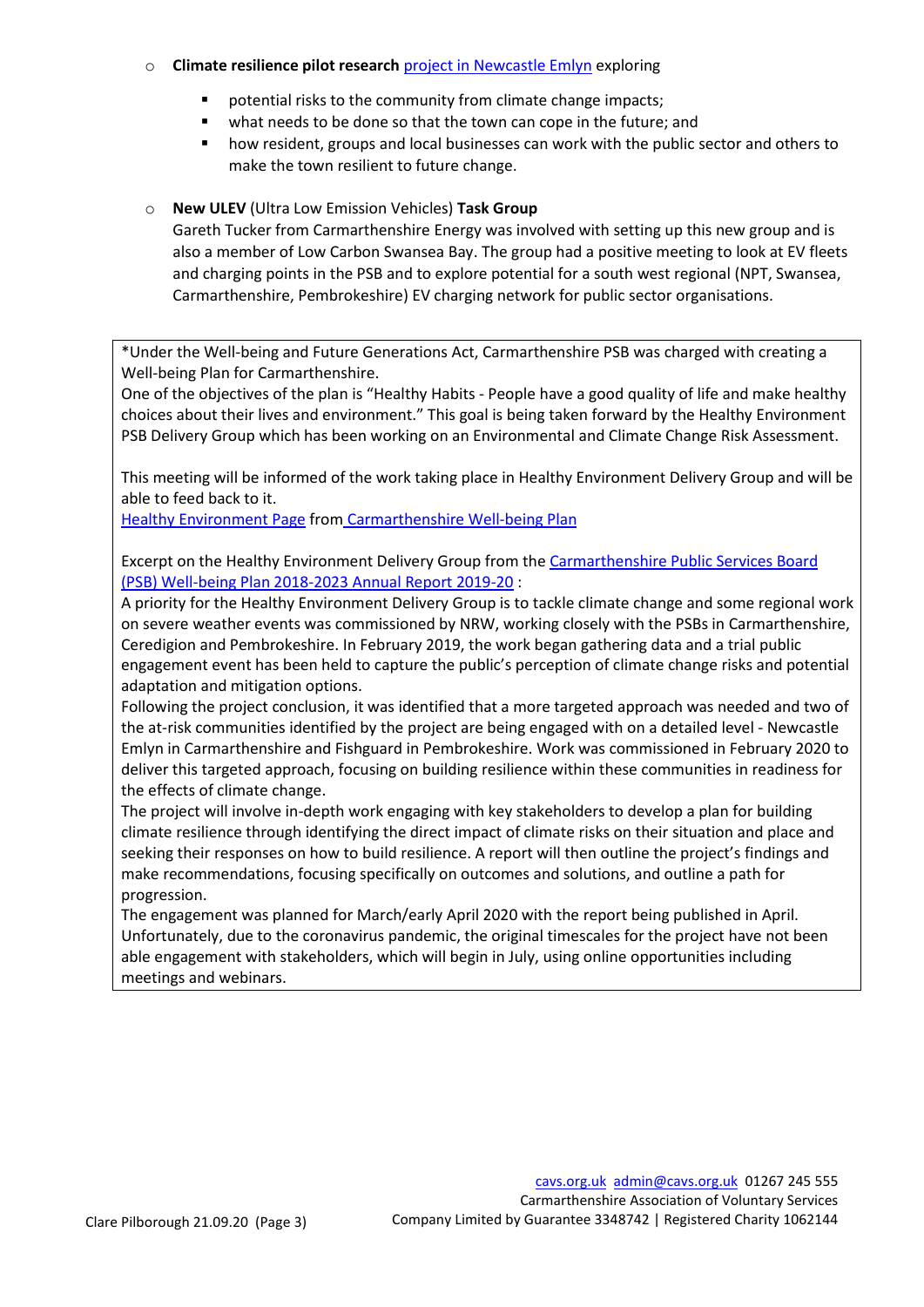### **4. Yr Amgylchedd a Lles /Environment and Well-being**

*Clive*: Carmarthenshire Well-being plan – concerns with whether public transport is being given a high enough priority in local developments.

*Diana*: Anxiety and Stress apparent in individuals - Far more evidence of this than ever before there are expressions of a general unease a sense of insecurity and lack of control. Climate change is one of the causes of this. Communication about what good things are being done is important to combat this.

## **5. Cyfnewid Gwybodaeth / Information exchange**

### **Suzanne Hughes-Owen**

Suzanne is setting up an allotment scheme in Llandysul and would like to see what other people/projects have done.

This might be another aim of the group to facilitate experience and knowledge sharing and peerlearning/mentoring.

### **Diana Groom** Kidwelly Community hub

The group are looking to do small projects in the community. The Tin Shed Museum will hopefully be moving to Kidwelly from Laugharne.

### **Jackie Dorrian - CAVS Health and Well-being officer**

There is a strong link between Health and well-being and the environment – great for people's health.

It is important to the Foundation phase taught in schools and to set up more Forest Schools to get children and young people into woodlands.

#### **Kate Evans -** [National Wool Museum](https://museum.wales/wool/)

Exhibition of hope – contribution date end of December [https://museum.wales/articles/2020-04-03/Create](https://museum.wales/articles/2020-04-03/Create-your-part-in-the-National-Wool-Museums-Exhibition-of-Hope/)[your-part-in-the-National-Wool-Museums-Exhibition-of-Hope/](https://museum.wales/articles/2020-04-03/Create-your-part-in-the-National-Wool-Museums-Exhibition-of-Hope/)

Sensory Trail/Garden –intergeneration garden in consultation with the local community open for interested people/groups to be involved.

#### **Gareth Tucker** [Trydani](https://chargeplacewales.org/) an[d Camarthenshire Energy](http://www.carmarthenshireenergy.org/YSG/index)

Carmarthenshire Energy's main work is on:

- **Renewable energy –** community renewable energy schemes community venues etc Local supply models and community share offers
- **Electric Vehicles –** Carmarthenshire Energy have installed an EV charger at Xcel Bowl and soon the Black Mountain centre There is a Zoom event Wednesday 14<sup>th</sup> October 6-7pm Electric Vehicle Charging points at Sports [Clubs and Community Venues](https://tocyn.cymru/en/event/0db9ef96-f4b5-41f8-bb12-18096e7667d4) (for community facilities with a car park looking for different ways to generate income)
- **Education –** work on renewable energy with secondary schools and community groups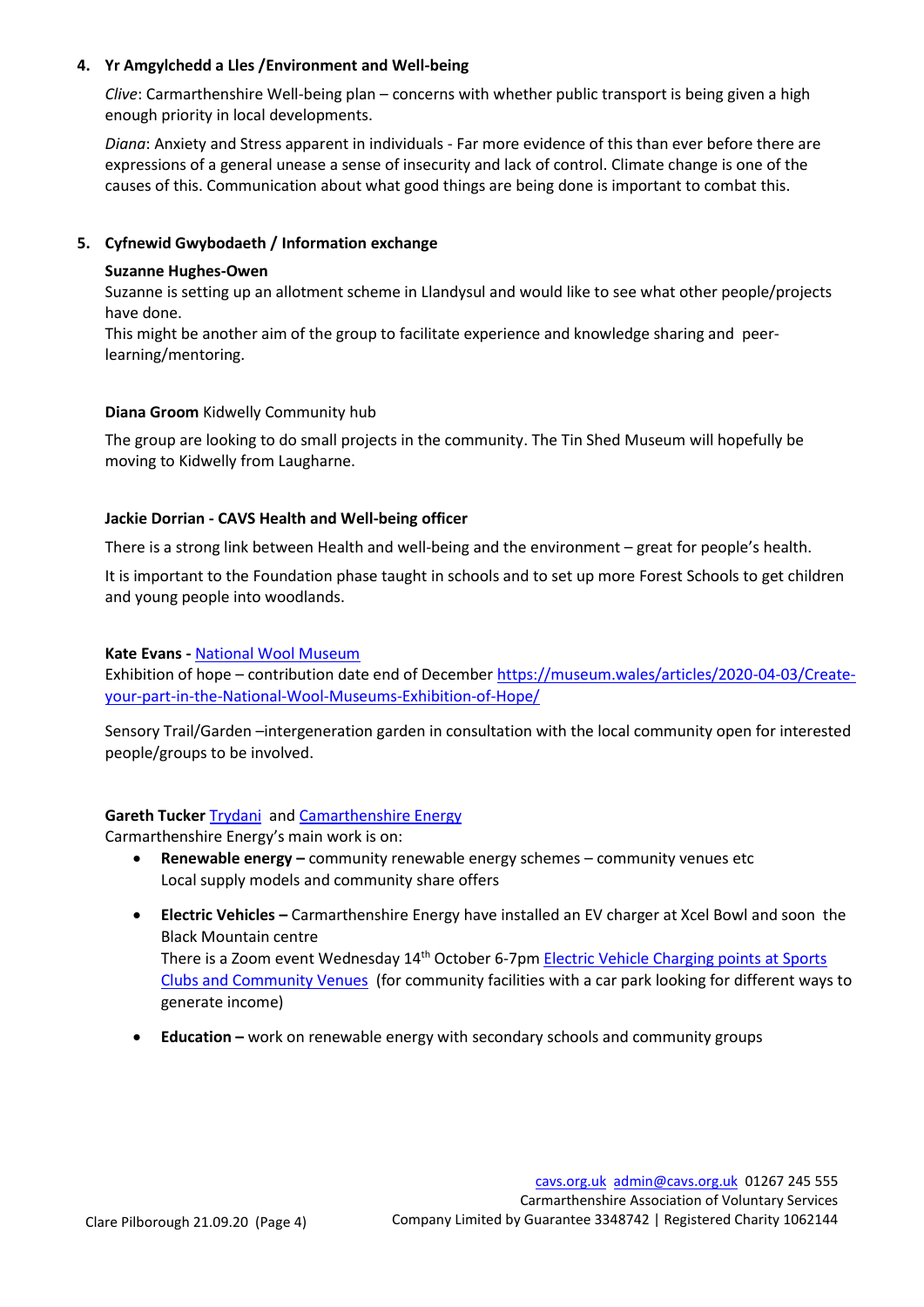#### **Clive Poulton -** [Carmarthenshire Disability Coalition for Action](http://www.cdcfa.org.uk/)

CCC consultation on EV charging on kerbsides at home. Issues with how this can be rolled out- temporary rubber cable protectors for electric cables are a problem for pavement users. In Wales there are a high percentage of homes (40%? )with no driveway so people have to charge their cars on the road.

### **Nancy Hardy** Tir Coed

The delivery program of the LEAF project will start in November but for the moment will be different due to COVID. Delivery will take place at Mynydd Mawr Woodland Park (near Tumble) over the winter. Nancy has been developing an outdoors schools program for Key Stage 2.

*Links/info shared::* <https://gov.wales/155m-scheme-help-plant-more-trees-opens-application>

### **Victoria Bancroft** Severn Wye Energy Agency

Working on Rural Futures project and now the Foundational Economy Challenge Fund project.

*Links/info shared:*

Climate-and-ecological-emergency-bill [https://theconversation.com/the-new-uk-climate-and-ecological](https://theconversation.com/the-new-uk-climate-and-ecological-emergency-bill-is-exactly-what-we-need-heres-why-145522)[emergency-bill-is-exactly-what-we-need-heres-why-145522](https://theconversation.com/the-new-uk-climate-and-ecological-emergency-bill-is-exactly-what-we-need-heres-why-145522)

Buy Nothing Project <https://buynothingproject.org/about/>Juliette Fey in the Ferryside What's on Group <https://www.facebook.com/groups/232967956806051/>

Llandovery Recycle Group<https://www.facebook.com/groups/407733743197146>

Free Trees:<https://www.woodlandtrust.org.uk/plant-trees/schools-and-communities/>

Victoria says: Heritage Lottery Fund may giving away free trees (not Keep Wales Tidy) -

<https://www.heritagefund.org.uk/news/new-funding-community-environment-projects-wales>

#### **Sarah Herbert-Jones**

#### *Links/info shared:*

Community facebook groups: Jamie Horton, CAVS Community Volunteering Development Officer has been working with many different community groups on Facebook during lockdown. This may be a way of communicating messages to communities when we want to get information out.

Community Halls: CAVS is in touch with Community Halls within the county recently in particular concerning reopening. We can share relevant information with them e.g. re community renewable energy schemes and setting up EV charging points.

Funding: The funding Wales website has a wide range of funding opportunities including lots of family foundations and trusts as well as large funders <https://funding.cymru/>

Information: There are useful information sheets on CAVS website regarding Climate Change and Campaigning. <http://www.cavs.org.uk/information-sheets/>

Training: CAVS may be able to help with setting up training courses on how to get ideas out and working with the media and also training for wider 3<sup>rd</sup> sector.

Peter Hughes Nest [www.nest.gov.wales](http://www.nest.gov.wales/)